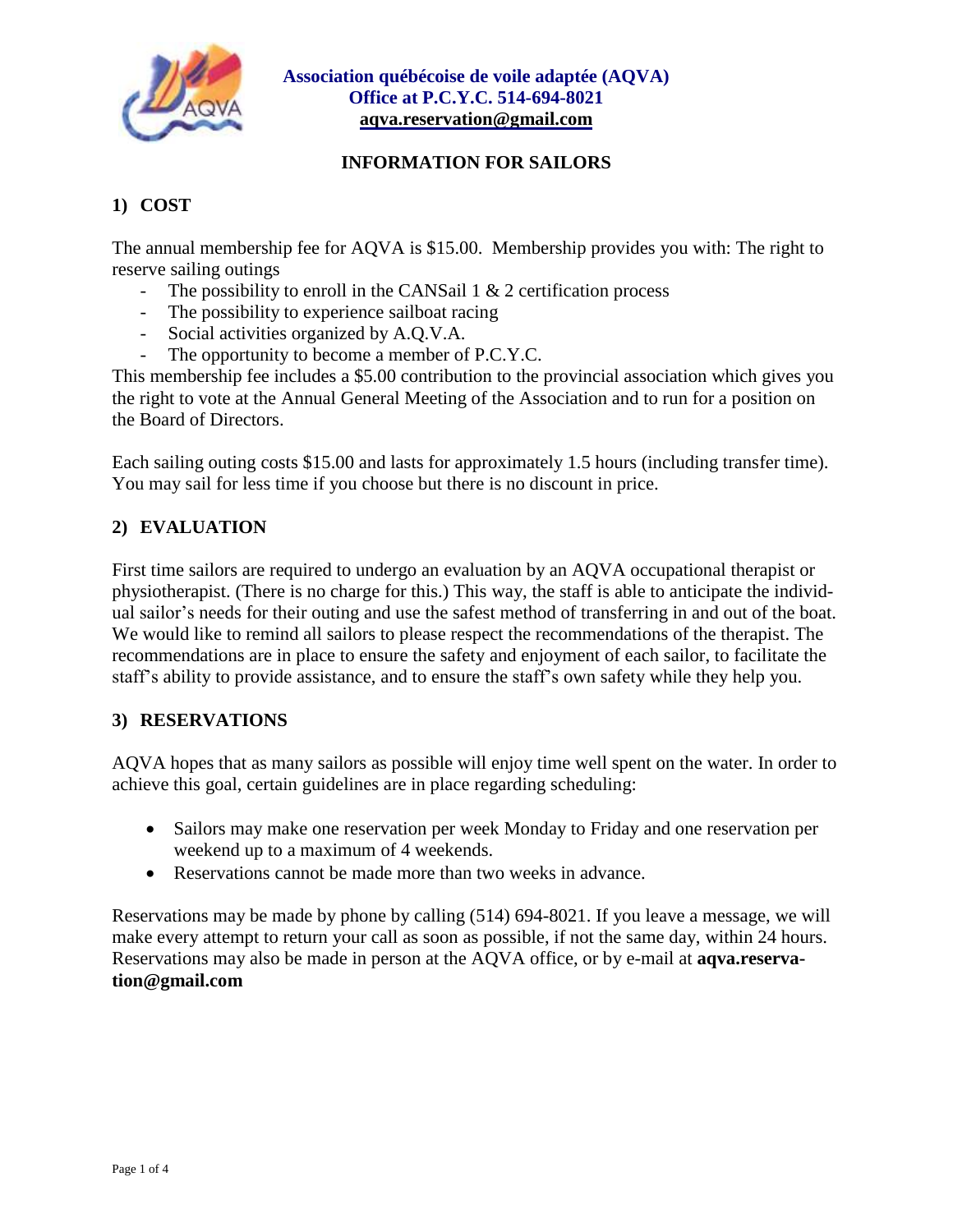

### **4) SCHEDULE**

| Monday                                     | Tuesday                                        | Wednesday                                            | Thursday                                                | Friday                                     | Saturday                               | Sunday                                     |
|--------------------------------------------|------------------------------------------------|------------------------------------------------------|---------------------------------------------------------|--------------------------------------------|----------------------------------------|--------------------------------------------|
| $10:00-$<br>17:00<br>Recreation<br>Sailing | 10:00-21:00<br>Recreation<br>/Group<br>sailing | $10:00-$<br>20:00<br>Recreation<br>/Group<br>sailing | $10:00-$<br>17:00<br>Recreation<br>$/$ Group<br>sailing | $10:00-$<br>21:00<br>Recreation<br>Sailing | $9:00 -$<br>12:00<br>Learn-to-<br>Race | $10:00-$<br>17:00<br>Recreation<br>Sailing |
| $17:00-$<br>21:00<br>Learn-To-<br>Race     | $16:45-$<br>18:30<br>Learn-To-<br>Sail         | $17:00 -$<br>21:00<br>Learn-to-<br>Race              |                                                         | $16:45-$<br>18:30<br>Learn-To-<br>Sail     | 13:00-17:00<br>Recreation<br>Sailing   |                                            |

## **5) CANCELLATION**

Occasionally sails may have to be cancelled due to unsuitable weather. Given certain weather conditions (for example, little or no wind, excessive wind or rain, or predicted/actual thunderstorm/lightning activity) it is possible your sail may have to be re-scheduled. The decision to cancel a sail because of weather conditions *will be made by the AQVA staff the day of the sail.* Please note that the weather at the Club is often quite different than in the City. If it is raining downtown the sun may be shining in Pointe Claire. Please check your answering machine or voice mail before coming to the club in case we have had to cancel your outing due to weather conditions. For sailors travelling by adapted transport we will make every effort to notify you of a cancellation as soon as possible.

If you must cancel your reservation we ask that you do so at least 48 hours in advance if possible so that we can schedule another sailor. *Sailors who do not cancel their outing will not be allowed to make another reservation for two weeks or will forfeit the next scheduled reservation.* If this occurs a second time a \$5 fine will be added to the cost of the next sailing outing.

### **6) SAFETY**

As mentioned earlier, it is the sailor's responsibility to confirm their correct sailing time and the status of the sail depending on weather. While every attempt will be made to notify the sailor of changes in the schedule, occasionally weather conditions will deteriorate rapidly, necessitating a last-minute cancellation of a planned sail. Please be aware that these decisions are based on the safety of all persons involved, and it is at the discretion of AQVA staff to cancel an outing.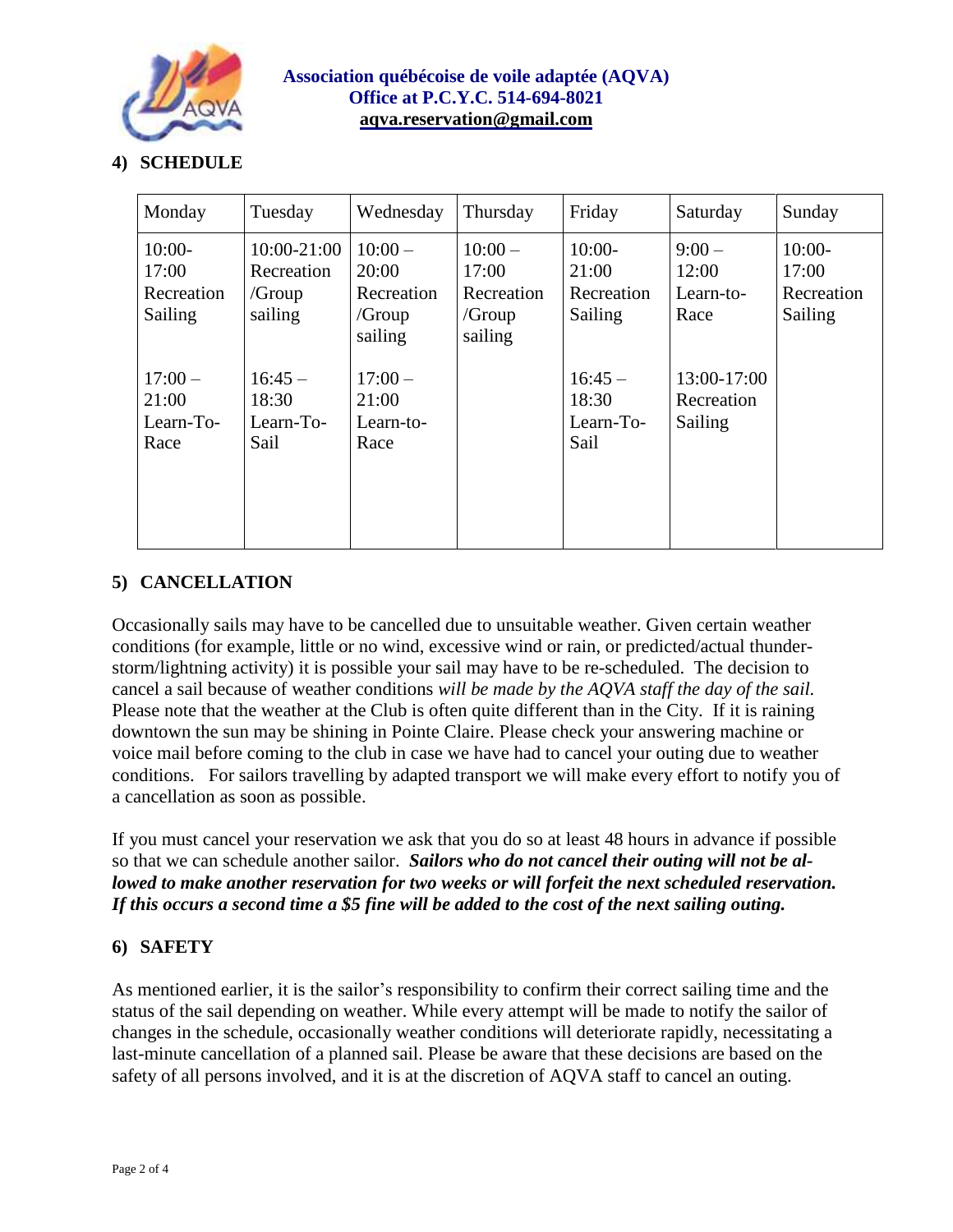

Getting in and out of the harbor can be a challenge on some days, depending on wind direction and speed. For this reason, it is *always the sailing instructor* who makes the decision as to who will steer the boat in and out of the harbor. If a sailor does not cooperate with this he/she may be refused further sailing outings with AQVA.

## **7) CLOTHING AND ACCESSORIES**

While AQVA is pleased to provide the sailboats, use of facilities, volunteers and staff, please remember that other equipment is the responsibility of the sailor. We have some lifejackets (Personal Flotation Devices - PFDs) available but, if you plan to sail frequently, you might want to consider purchasing your own lifejacket which fits you comfortably. Also, check the day's weather conditions and consider what items you may need to bring with you. A list of suggested equipment follows:

- Hat
- Sunglasses
- Water bottle
- Special cushion (if desired, though we have many at our facility)
- Sun screen
- Foul weather gear (if you have your own)
- Personal PFD (life jacket)
- Waterproof footwear
- Sailing gloves

### **8) PROGRAMS OFFERED**

#### Recreation

For people who wish to experience some time on the water but are not necessarily interested in learning to sail themselves. This sailing is intended to provide a change of scenery as well provide new experiences for what can be done in a sailboat.

#### Learn to Sail

Participants who wish to do a little more with their sailing may be attracted to this program. It is a certified learn-to-sail program that will cover the first two levels of Sail Canada's CANSail certification. There is an extra cost and the program can be modified to take the sailor's capabilities into account.